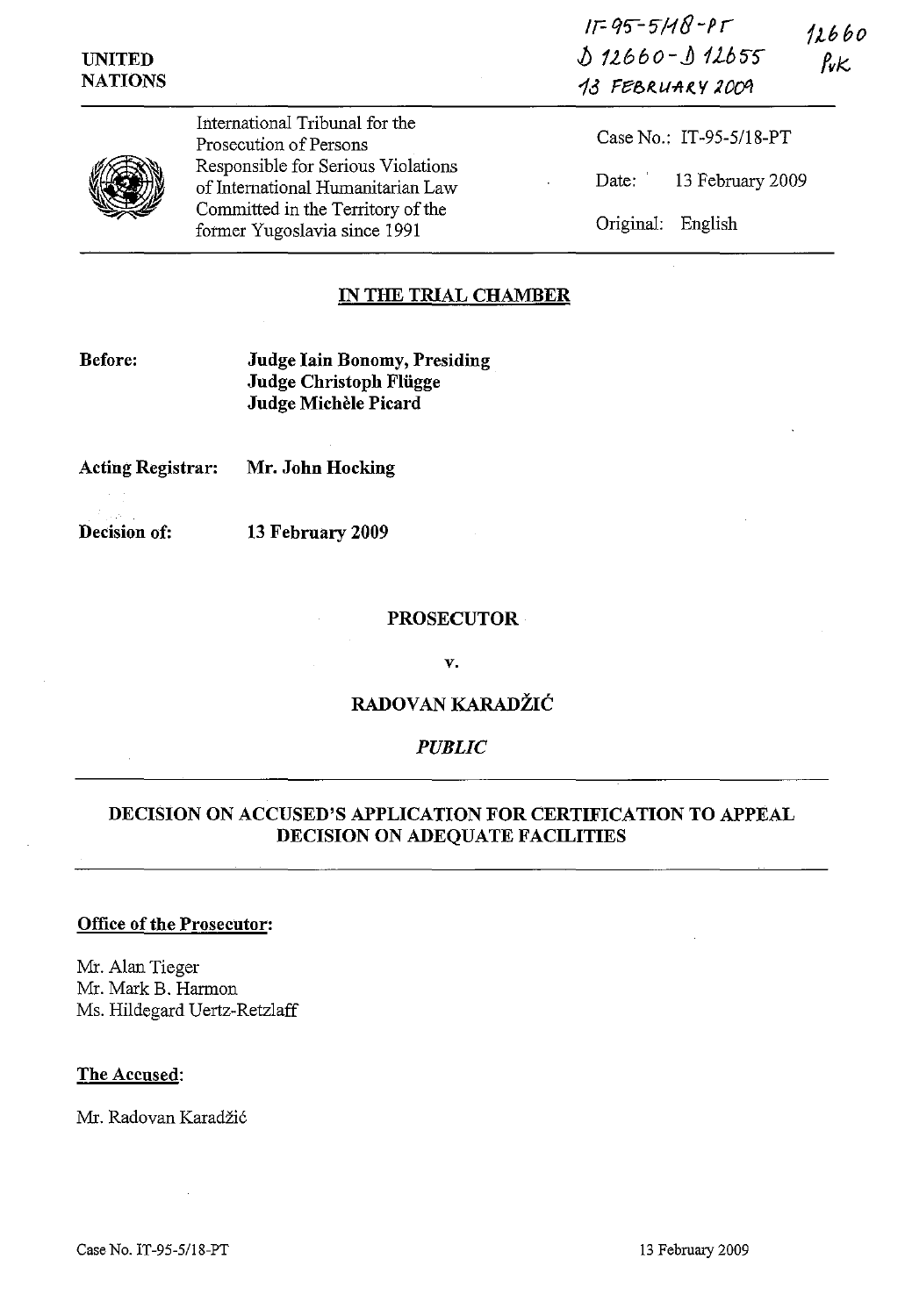**THIS TRIAL CHAMBER** of the International Tribunal for the Prosecution of Persons Responsible for Serious Violations of International Humanitarian Law Committed in the Territory of the former Yugoslavia since 1991 ("Tribunal") is seised of the Accused's "Application for Certification to Appeal Decision on Adequate Facilities", filed on 6 February 2009 ("Application"), and the "Prosecution Submission on Application for Certification to Appeal Decision on Adequate Facilities", filed on 12 February 2009 ("Submission"), and hereby renders its decision thereon.

#### **I. Brief procedural background**

1. On 28 January 2009, the Trial Chamber issued its "Decision on Accused Motion for Adequate Facilities and Equality of Arms: Legal Associates" ("Decision"), in which it denied a motion of the Accused<sup>1</sup> in which he requested, first, an order that Registrar authorise, and remunerate accordingly, highly qualified legal associates to assist in the preparation of his defence; and second, a judicial review of both the Registry scheme<sup>2</sup> for determining such remuneration, and a decision made by the Registrar pursuant to that policy in respect of the Accused.<sup>3</sup> In the Decision, the Trial Chamber concluded that a general review of the Remuneration Scheme was not warranted, and that the Registrar, in making the Remuneration Decision, had not fallen below the standard for proper administrative decision-making as set out by the Appeals Chamber in *Prosecutor* v. Kvočka et al.<sup>4</sup> In making the Decision, the Trial Chamber also considered that the Remuneration Decision would not impinge on the Accused's fair trial rights pursuant to Article 21(4) of the Statute of the Tribunal ("Statute") and the guidance provided by the Appeals Chamber in *Prosecutor* v. *Krajisnik.'* The Decision was intimated to the Accused in *B/C/S* on 5 February 2009.

## **II. Submissions**

2. In the Application, the Accused, pursuant to Rule 73(B) of the Rules of Procedure and Evidence of the Tribunal ("Rules"), requests certification for interlocutory appeal of the Decision. The Accused contends that the Decision deprives him "of 'related legal consultation'

<sup>&</sup>lt;sup>1</sup> Motion for Adequate Facilities and Equality of Arms: Legal Associates, 25 November 2008.

<sup>2</sup> *See* Remuneration Scheme for Persons Assisting Indigent Self-Represented Accused, 28 September 2007 ("Remuneration Scheme").

<sup>&</sup>lt;sup>3</sup> Decision made by the Registrar to assign legal assistants to the Accused and to remunerate them according to the Remuneration Scheme, conveyed to the Accused in a letter from the Head of the Office of Legal Aid and Detention Matters, dated 16 October 2008 ("Remuneration Decision"); *see* Decision, para. 2.

<sup>4</sup> Decision, paras 27, 28, 37; *see Prosecutor* v. *Kvocka et aI.,* Case No. IT-98-301I-A, Decision on Review of Registrar's Decision to Withdraw Legal Aid from Zoran Zigi6", 7 February 2003, para. 13.

*<sup>5</sup> See Prosecutor* v. *Krajisnik,* Case No. IT-00-39-A, Decision on KrajiSnik Request and Prosecution Motion, II September 2007 *("Krajisnik* Decision"), paras 41-42.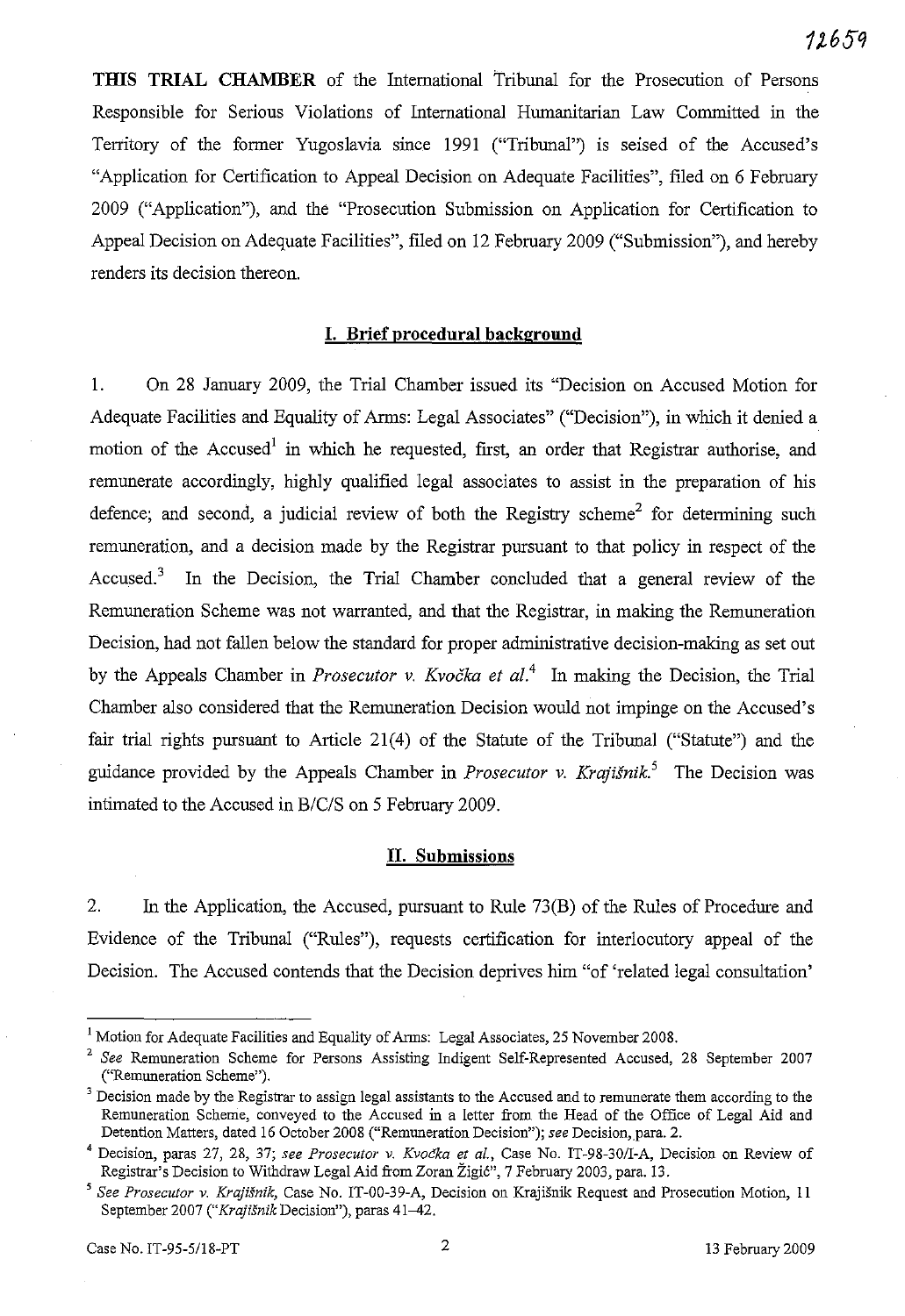from experienced lawyers ... who cannot afford or be expected to work on [the Accused's] case at the rate of support staff<sup> $\cdot$ , <sup>6</sup> The Accused submits that such deprivation will "will diminish his</sup> ability to have a fair trial", since it will "substantially affect his ability to bring legal challenges ..., to prepare for cross-examination of high level witnesses, and to focus his defence on issues which an experienced advisor can assist him in identifying and rebutting".<sup>7</sup> The Accused submits that Article 21(4) of the Statute provides the link "between adequate representation and fair conduct of the proceedings".<sup>8</sup> The Accused argues that the Decision assesses whether a determination by the Registrar on the funding of defence assistance impinges on fair trial rights, and therefore "undoubtedly involves an issue intimately connected with the fair conduct of the proceedings".<sup>9</sup> The Accused also submits that "without remuneration for the quality of legal assistance he requires", there will be "delays in his trial preparation and ability to react to events during the trial", and that "[w]itnesses will not be able to be met, pleadings may go unanswered, evidence will remain undiscovered, and trial dates will be pushed back". <sup>10</sup>

3. The Accused further submits that "if the Trial Chamber is found to have erred in its decision in an appeal from final judgement, the damage to the Accused's fair trial rights would be irreparable".<sup>11</sup> The Accused is of the view that, given the issue turns on the Appeals Chamber ruling in *Prosecutor v. Krajisnik,* the Appeals Chamber is in the best position to ensure that the case proceeds on the correct legal footing, and that it would "materially advance the proceedings to have that interpretation before, rather than after, the trial".<sup>12</sup> The Accused submits that similar issues have been found to meet the test for certification in other cases.<sup>13</sup>

4. In the Submission, the Prosecution states that it does not take a position on the merits of the Application.<sup>14</sup> However, the Prosecution submits that, in order to obtain certification, the Accused is required to "identify an error in the Trial Chamber's decision", and that he has failed to do so.<sup>15</sup> The Prosecution submits that the basis for the Application is the Accused's claim that the Trial Chamber "'rejected [his] contention that the Registrar misinterpreted and misapplied' the *Krajisnik* Decision".16 The Prosecution states that in making the Decision the Trial Chamber took into account various considerations, and that its approach "accords with

<sup>11</sup> Application, para. 11.

<sup>6</sup> Application, para. 5.

 $<sup>7</sup>$  Application, para. 6.</sup>

<sup>&</sup>lt;sup>8</sup> Application, para. 7.

<sup>&</sup>lt;sup>9</sup> Application, para. 8.

 $10$  Application, para. 9.

<sup>&</sup>lt;sup>12</sup> Application, paras 10-11.

<sup>&</sup>lt;sup>13</sup> Application, paras 12-16.

<sup>&</sup>lt;sup>14</sup> Submission, para. 1.

<sup>&</sup>lt;sup>15</sup> Submission, para. 1.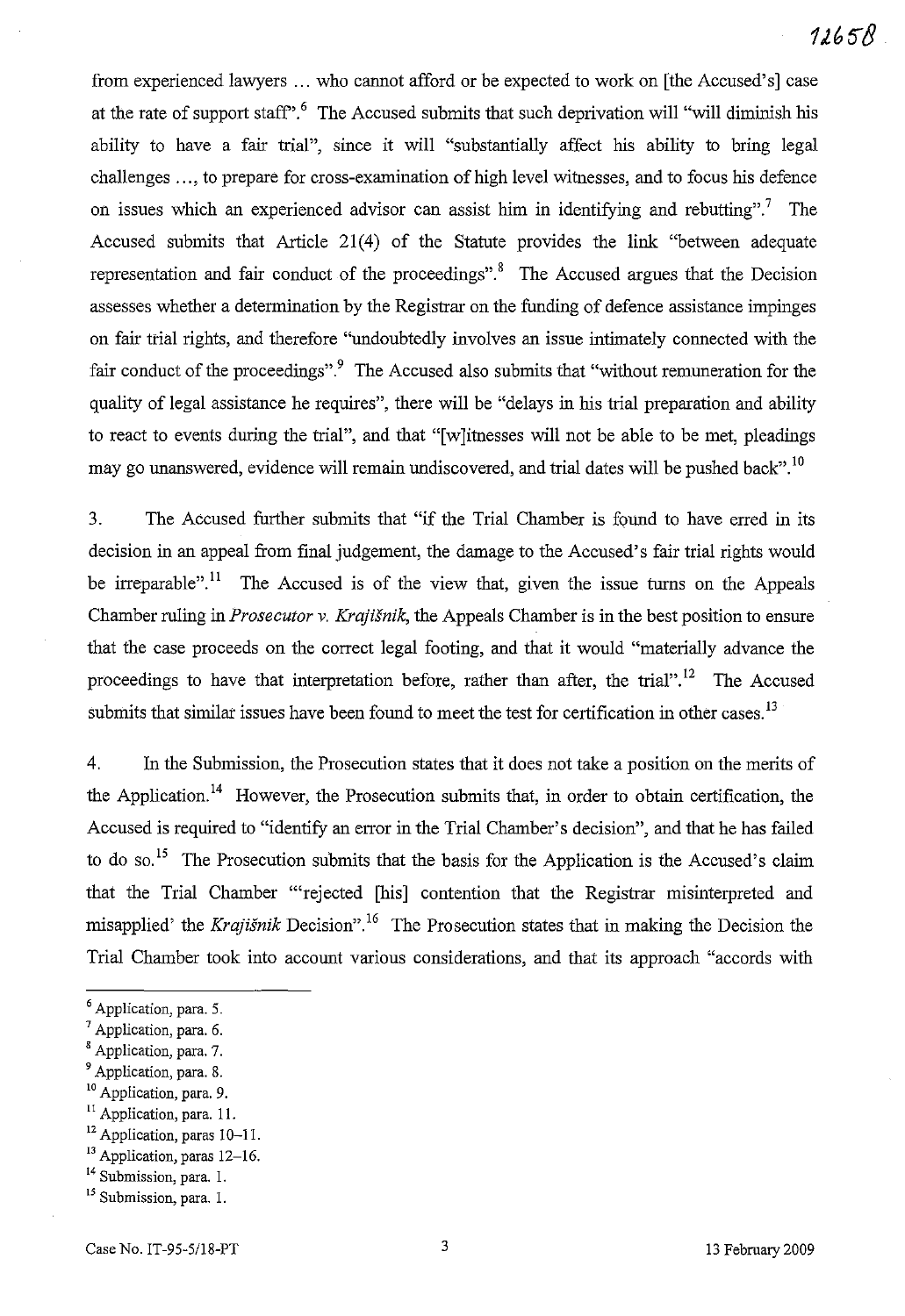principles governing the scope of judicial review of an administrative decision established by the Appeals Chamber in *Prosecutor* v. *Kvočka*".<sup>17</sup> The Prosecution submits that "[n]o suggestion is made by the Accused that the Trial Chamber failed to abide by the standard set in *Kvocka":* "[r]ather, the Accused seeks a rehearing of his motion before the Appeals Chamber because he disagrees with the Trial Chamber's interpretation of the *Krajismk* Decision", and suggests that this is not the purpose of further appellate review.<sup>18</sup>

### **ill. Applicable law**

5. According to the Rules, decisions on motions other than preliminary motions are without interlocutory appeal save with certification by the Trial Chamber.<sup>19</sup> Rule 73 governs the exercise of the Chamber's discretion to grant certification for an interlocutory appeal.<sup>20</sup> Rule 73(B) requires that two criteria be satisfied before a Trial Chamber may certify a decision for interlocutory appeal: (a) the decision in question involves an issue which would significantly affect the fair and expeditious conduct of the proceedings or the outcome of the trial, and (b) an immediate resolution of the issue by the Appeals Chamber may, in the opinion of the Trial Chamber, materially advance the proceedings.<sup>21</sup>

6. This Trial Chamber has previously held that "even when an important point of law is raised ..., the effect of Rule 73(B) is to preclude certification unless the party seeking certification establishes that both conditions are satisfied";<sup>22</sup> furthermore, other Trial Chambers have held that "even where both requirements of Rule 73(B) are satisfied, certification remains in the discretion of the Trial Chamber".<sup>23</sup> A request for certification is "not concerned with whether a decision was correctly reasoned or not. That is a matter for appeal, be it an

**<sup>16</sup> Submission, para. 2.**

**<sup>17</sup> Submission, para. 2.**

**<sup>18</sup> Submission, para. 3.**

 $^{19}$  Rule 73(B).

<sup>20</sup> *Prosecutor* v. *Strugar,* Case No. IT-01-42-T, Decision on Defence Motion for Certification, 17 June 2004 *("Strugar* **Decision"), para. 2.**

<sup>&</sup>lt;sup>21</sup> Prosecutor v. Milutinović et. al., Case No. IT-05-87-T, Decision on Lukić Motion for Reconsideration of Trial Chamber's Decision *on Motion* for Admission *of* Documents from Bar Table and Decision on Defence Request for Extension *of* Time for Filing of Final Trial Briefs, 2 July 2008 *("Lukic* Decision"), para. 42; *Prosecutor* v. *Milutinovic et. al.,* Case No. IT-05-87-PT, Decision on Prosecution's Request for Certification for Appeal of Decision on Vladimir Lazarevic and Sreten Lukic's Preliminary Motions on Form ofthe Indictment, 19 August 2005, p. 3; *Prosecutor* v. Miloievic, Case No. IT-02-54-T, Decision on Prosecution Motion for Certification of Trial Chamber Decision on Prosecution Motion for *Voir Dire* Proceeding, 20 June 2005 *("Milosevic* Decision"), para. 2; *Prosecutor v. Halilovic,* Case No. IT-01-48-PT, Decision on Prosecution Request for Certification for Interlocutory Appeal of "Decision on Prosecutor's Motion Seeking Leave to Amend the Indictment", 12 January *2005 ("Hali!ovic* Decision"), p. 1.

*<sup>22</sup> Halilovic* **Decision, p. 1.**

<sup>23</sup> *Prosecutor* v. *Tolimir,* Case No. IT-05-88/2-PT, Decision on Motion for Certification to Appeal the 11 December Oral Decision, 15 January 2008, para. 4; *Strugar* Decision, para. 2; *Prosecutor* v. *Popovic,* IT-05-88-T, Decision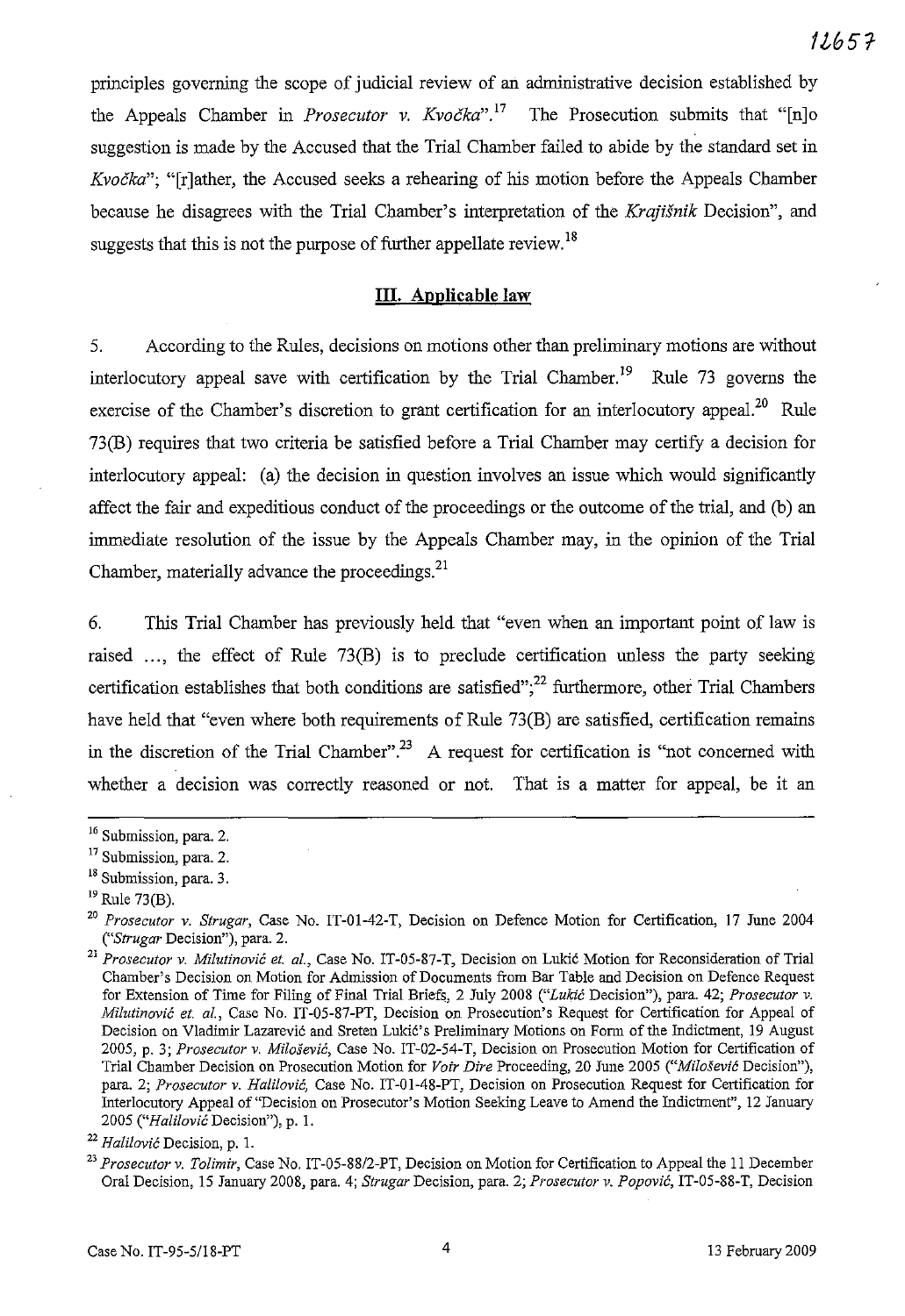interlocutory appeal or one after final Judgement has been rendered. Rule  $73(B)$  concerns the fulfihnent of two criteria, after which the Trial Chamber may decide to certify an interlocutory appeal". $^{24}$ 

## **IV. Discussion**

7. Although one Trial Chamber referred to by the Prosecution in its motion did, in 2003, require that the moving party specify "an error" in the impugned decision in order to justify certification.<sup>25</sup> this Trial Chamber is of the view that the test in Rule 73(B) does not require the identification of such an error. Nor does a decision on certification require the Trial Chamber to engage in a judicial review of its own initial decision, as the Prosecution's Submission appears also to suggest. It is indicated, by both the Rules and the relevant case law, that the test set out in Rule 73(B) is the exclusive basis for certifying an issue for interlocutory appeal.<sup>26</sup> The Trial Chamber will therefore look only to the two elements of that test in determining whether certification is warranted.

8. The Trial Chamber accepts that the issue of the lawfulness of the level of remuneration provided to the self-represented Accused's legal assistants is one that may significantly affect the fair trial of the Accused. The Trial Chamber considers that resolution of the issue by the Appeals Chamber at this stage would materially advance these proceedings. The Trial Chamber concludes that the legal standard for certification of an interlocutory appeal has been satisfied, and will exercise its discretion to grant the Application.

on Defence Motion for Certification to Appeal Decision Admitting PW-104 Interview Statements, 25 April 2001, p. I.

**<sup>24</sup>** *Lukic***Decision, para. 42,** *Milosevic* **Decision, para. 4.**

<sup>&</sup>lt;sup>25</sup> See Prosecutor v. Strugar, Case No. IT-01-42-PT, Decision on the Defence's Request for Certification to Appeal the Trial Chamber's Decision dated 26 November 2003 on the Prosecution's Motion for Separate Trial and Order to Schedule a Pre-Trial Conference and the Start of Trial Against Pavle Strogar, 12 December 2003, para. 6. The other authorities to which the Prosecution refers do not support this conclusion: *see Prosecutor* v. *Prlic et al.,* Case No. IT-04-74-T, Decision on Milivoj Petković's Application for Certification to Appeal Decision on Motions Alleging Defect in Form of Indictment, 19 September 2005, in which the Defence pled legal and factual errors in the impugned decision but the application was denied on the basis that it did not meet the test for certification set out in the Rules; *see also Prosecutor* v. *Milosevic,* Case Nos. IT-99-37-AR73, IT-01-50-AR73, IT-01-51-AR73, Reasons for Decision on Prosecution Interlocutory Appeal from Refusal to Order Joinder, 18 April 2002, para. 5, where the Appeals Chamber ruled, where the impugned decision was made pursuant to an exercise of discretion by the Trial Chamber and once certification had been granted to appeal, that the appellant must identify a "discernible error" in his submissions to the Appeals Chamber.

*<sup>26</sup> See Prosecutor* v. *Prlic et al.,* Case No. IT-04-74-T, Decision on Prosecution Request for Certification for Appeal of Decision of25 May 2006 on Lead Counsel's Assignment ofMr Orsat Miljeni6 as *Pro Bono* Co-Counsel for the Accused Petković, 23 June 2006, p. 3 ("Rule 73(B) of the Rules states that a Trial Chamber can only certify an interlocutory appeal after having ascertained that two conditions are met".); *Halilovic* Decision, p. I ("Rule 73(8) requires [that] two criteria be satisfied before a Trial Chamber may certify a decision for interlocutory appeal".); *Strugar* Decision, para. 2 ("Rule 73 of the Rules of Procedure and Evidence governs the exercise of the Chamber's discretion to grant certification for an interlocutory appeaL").